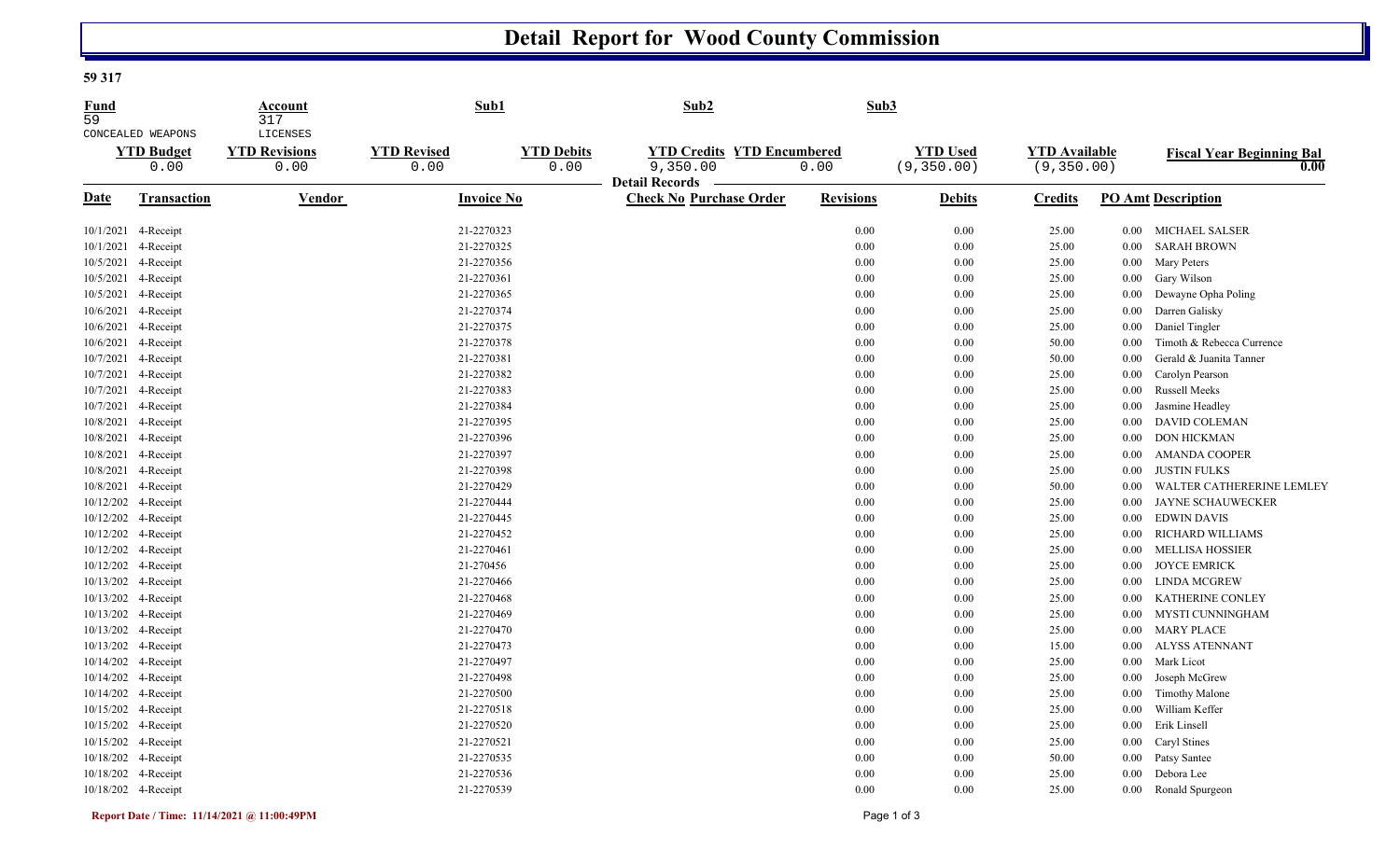|                   |                           |                                             |                            |                             | <b>Detail Report for Wood County Commission</b>         |                  |                             |                                  |          |                                  |          |
|-------------------|---------------------------|---------------------------------------------|----------------------------|-----------------------------|---------------------------------------------------------|------------------|-----------------------------|----------------------------------|----------|----------------------------------|----------|
|                   | 10/18/202 4-Receipt       |                                             | 21-2270540                 |                             |                                                         | 0.00             | 0.00                        | 25.00                            |          | 0.00 David Taylor                |          |
|                   | 10/19/202 4-Receipt       |                                             | 21-2270541                 |                             |                                                         | 0.00             | 0.00                        | 25.00                            | 0.00     | Gregory Eaton                    |          |
|                   | 10/19/202 4-Receipt       |                                             | 21-2270542                 |                             |                                                         | 0.00             | 0.00                        | 25.00                            | 0.00     | David Midcap                     |          |
|                   | 10/20/202 4-Receipt       |                                             | 21-2270606                 |                             |                                                         | 0.00             | 0.00                        | 25.00                            | $0.00\,$ | John Pitner                      |          |
|                   | 10/22/202 4-Receipt       |                                             | 21-2270628                 |                             |                                                         | 0.00             | 0.00                        | 25.00                            | 0.00     | Ronald Kirby                     |          |
|                   | 10/22/202 4-Receipt       |                                             | 21-2270650                 |                             |                                                         | 0.00             | 0.00                        | 25.00                            | 0.00     | Carrie Roberts                   |          |
|                   | 10/26/202 4-Receipt       |                                             | 21-2270675                 |                             |                                                         | 0.00             | 0.00                        | 25.00                            | 0.00     | Jeffrey Tracewell                |          |
|                   | 10/26/202 4-Receipt       |                                             | 21-2270702                 |                             |                                                         | 0.00             | 0.00                        | 25.00                            | 0.00     | Susan Shawver                    |          |
|                   | 10/26/202 4-Receipt       |                                             | 21-2270704                 |                             |                                                         | 0.00             | 0.00                        | 25.00                            | 0.00     | Daniel Slavin                    |          |
|                   | 10/26/202 4-Receipt       |                                             | 21-2270705                 |                             |                                                         | 0.00             | 0.00                        | 50.00                            | 0.00     | Timothy & Teresa Haverty         |          |
|                   | 10/27/202 4-Receipt       |                                             | 21-2270711                 |                             |                                                         | 0.00             | 0.00                        | 25.00                            | $0.00\,$ | Jason Lipscomb                   |          |
| 10/27/202         | 4-Receipt                 |                                             | 21-2270712                 |                             |                                                         | 0.00             | 0.00                        | 50.00                            | 0.00     | <b>Barbara Briggs</b>            |          |
|                   | 10/27/202 4-Receipt       |                                             | 21-2270715                 |                             |                                                         | 0.00             | 0.00                        | 25.00                            | $0.00\,$ | Garry Turner                     |          |
|                   | 10/28/202 4-Receipt       |                                             | 21-2270716                 |                             |                                                         | 0.00             | 0.00                        | 25.00                            | 0.00     | <b>JENNIFER MARSHALL</b>         |          |
|                   | 10/28/202 4-Receipt       |                                             | 21-2270722                 |                             |                                                         | 0.00             | 0.00                        | 25.00                            | $0.00\,$ | <b>ZINA ATKINSON</b>             |          |
|                   | 10/28/202 4-Receipt       |                                             | 21-2270723                 |                             |                                                         | 0.00             | 0.00                        | 25.00                            | 0.00     | <b>DAVID EDDY</b>                |          |
|                   | 10/28/202 4-Receipt       |                                             | 21-2270737                 |                             |                                                         | 0.00             | 0.00                        | 25.00                            | 0.00     | MICHAEL THOMPSON                 |          |
|                   | 10/29/202 4-Receipt       |                                             | 21-2270749                 |                             |                                                         | 0.00             | 0.00                        | 50.00                            | 0.00     | <b>BRIAN &amp; MELISSA STUMP</b> |          |
|                   | 10/29/202 4-Receipt       |                                             | 21-2270752                 |                             |                                                         | 0.00             | 0.00                        | 25.00                            | $0.00\,$ | <b>BLAKE TENNANT</b>             |          |
|                   | 10/29/202 4-Receipt       |                                             | 21-2270753                 |                             |                                                         | 0.00             | 0.00                        | 25.00                            | $0.00\,$ | <b>KEVIN PIGOTT</b>              |          |
|                   | 10/29/202 4-Receipt       |                                             | 21-2270754                 |                             |                                                         | 0.00             | 0.00                        | 25.00                            | 0.00     | KYLE HAVERTY                     |          |
|                   | 10/29/202 4-Receipt       |                                             | 21-2270765                 |                             |                                                         | 0.00             | 0.00                        | 25.00                            | 0.00     | KATHERINE BOSWELL - DAVIS        |          |
|                   |                           |                                             |                            |                             | 1,615.00                                                |                  |                             |                                  |          |                                  |          |
|                   |                           |                                             |                            | Totals For 59 317           |                                                         |                  |                             | 1,615.00                         |          | <b>Balance Period 4</b>          | 9,350.00 |
| 59 330            |                           |                                             |                            |                             |                                                         |                  |                             |                                  |          |                                  |          |
| <b>Fund</b><br>59 | CONCEALED WEAPONS         | <b>Account</b><br>330<br>SHERIFF'S EARNINGS | Sub1                       |                             | Sub2                                                    | Sub3             |                             |                                  |          |                                  |          |
|                   | <b>YTD Budget</b>         | <b>YTD Revisions</b>                        | <b>YTD Revised</b>         | <b>YTD Debits</b>           | <b>YTD Credits YTD Encumbered</b>                       |                  | <b>YTD</b> Used             | <b>YTD</b> Available             |          | <b>Fiscal Year Beginning Bal</b> |          |
|                   | 0.00                      | 0.00                                        | 0.00                       | 0.00                        | 130.00                                                  | 0.00             | (130.00)                    | (130.00)                         |          |                                  | 0.00     |
| <b>Date</b>       | <b>Transaction</b>        | <b>Vendor</b>                               | <b>Invoice No</b>          |                             | <b>Detail Records</b><br><b>Check No Purchase Order</b> | <b>Revisions</b> | <b>Debits</b>               | <b>Credits</b>                   |          | <b>PO Amt Description</b>        |          |
|                   |                           |                                             |                            |                             |                                                         |                  |                             |                                  |          |                                  |          |
|                   | 10/21/202 4-Receipt       |                                             | 21-2270616                 |                             |                                                         | 0.00             | 0.00                        | 5.00<br>5.00                     |          | 0.00 Glenn Meeks                 |          |
|                   |                           |                                             |                            |                             | 4-Receipt                                               |                  |                             |                                  |          |                                  |          |
| 59 706 40 232     |                           |                                             |                            |                             | 5.00                                                    |                  | <b>Balance Period 4</b>     | 130.00                           |          |                                  |          |
|                   |                           |                                             |                            |                             |                                                         |                  |                             |                                  |          |                                  |          |
| $\frac{Fund}{59}$ |                           | Account                                     | Sub1                       |                             | Sub2                                                    | Sub3             |                             |                                  |          |                                  |          |
|                   | CONCEALED WEAPONS         | 706<br>CONCEALED WEAPONS                    | 40                         | CONTRACTURAL SERVICES       | 232<br>BANK CHARGES                                     |                  |                             |                                  |          |                                  |          |
|                   |                           |                                             |                            |                             |                                                         |                  |                             |                                  |          |                                  |          |
|                   | <b>YTD Budget</b><br>0.00 | <b>YTD Revisions</b><br>0.00                | <b>YTD Revised</b><br>0.00 | <b>YTD Debits</b><br>495.00 | <b>YTD Credits YTD Encumbered</b><br>0.00               | 0.00             | <b>YTD Used</b><br>(495.00) | <b>YTD Available</b><br>(495.00) |          | <b>Fiscal Year Beginning Bal</b> | 0.00     |